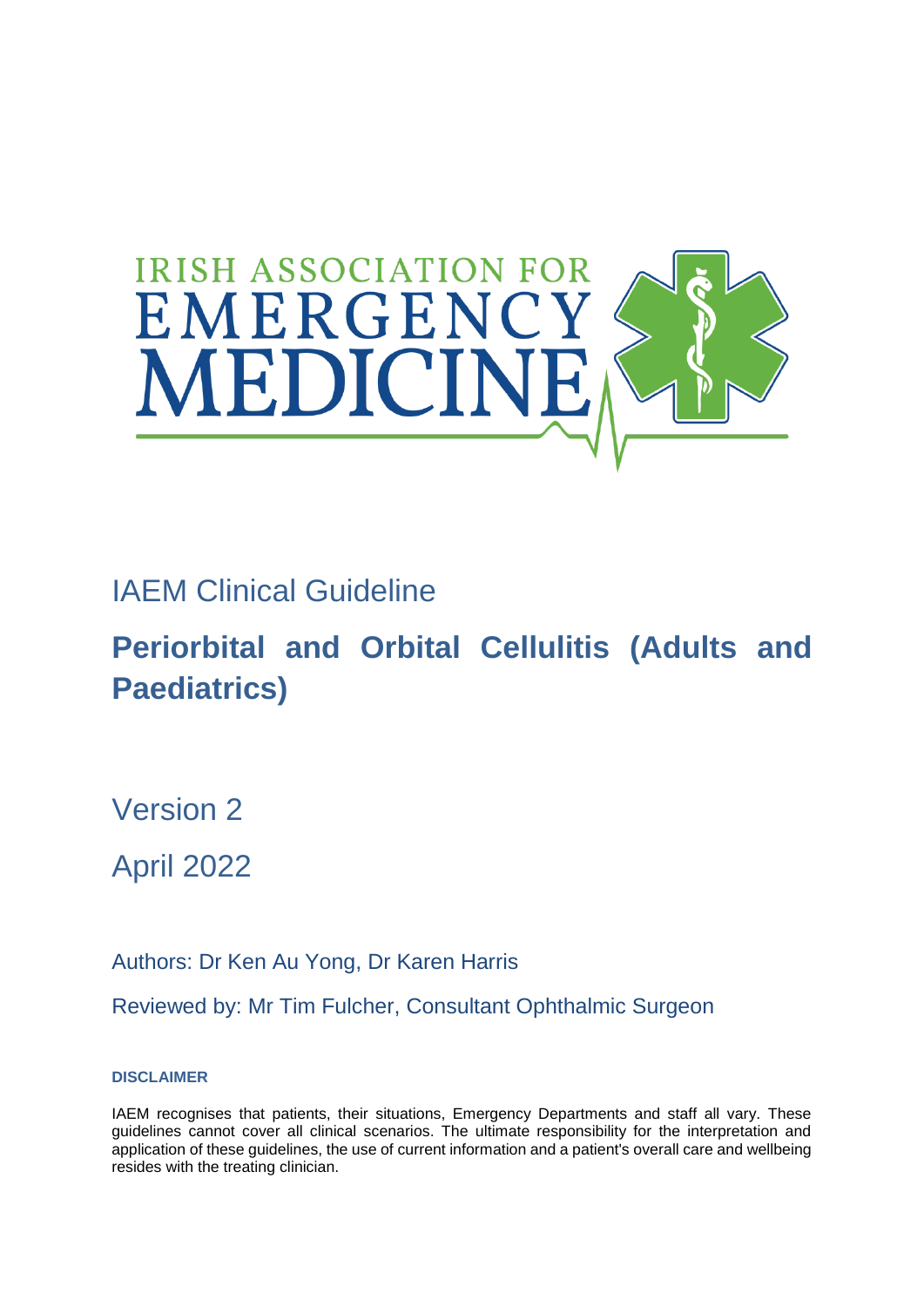#### **GLOSSARY OF TERMS**

| CNS:       | Central nervous system                    |  |
|------------|-------------------------------------------|--|
| ED:        | <b>Emergency Department</b>               |  |
| RAPD:      | <b>Relative Afferent Pupillary Defect</b> |  |
| IV         | Intravenous                               |  |
| <b>FBC</b> | <b>Full Blood Count</b>                   |  |
| <b>CRP</b> | C-reactive Protein                        |  |
| <b>ENT</b> | Ear, Nose and Throat                      |  |
| <b>CT</b>  | Computed Tomography                       |  |
| PO         | Per Os (by mouth)                         |  |
|            |                                           |  |

- Children: Patients aged from birth  $-$  date of 16<sup>th</sup> birthday
- Adults: Patients aged 16 years and older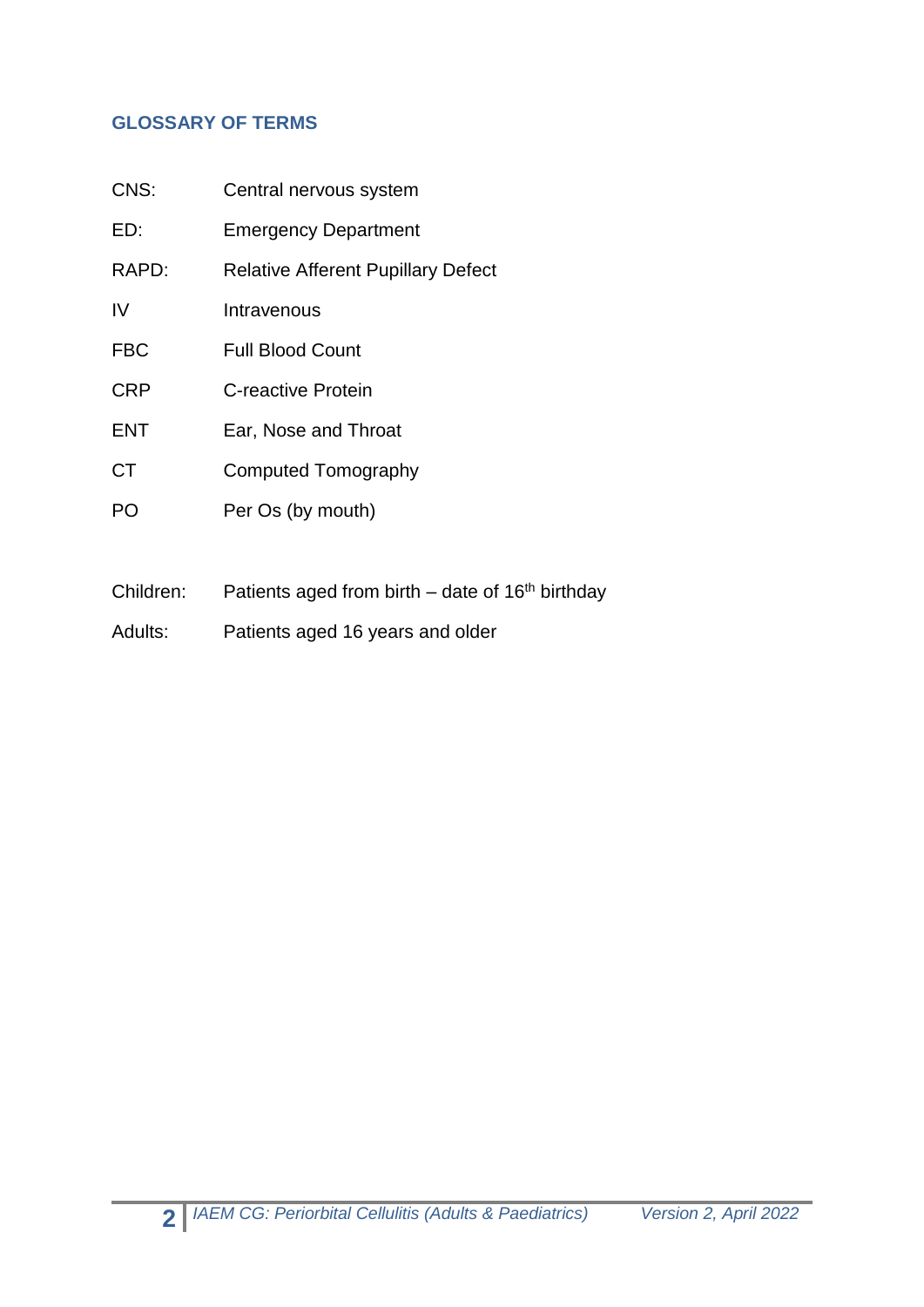### **Periorbital and Orbital Cellulitis**

#### **INTRODUCTION**

Periorbital and orbital cellulitis describe infections of the soft tissues surrounding the globe of the eye. This term covers 2 distinct clinical entities, namely:

- a. **Periorbital (Pre-septal) cellulitis**, i.e. infection anterior to the orbital septum. and
- b. **Orbital (Post-septal) cellulitis**, i.e. infection posterior to the orbital septum.

The orbital septum is a fibrous tissue layer that extends from the periosteum of the orbital rim into the eyelids and provides an effective physical barrier against the spread of infection.



*Image 1: Diagram illustrating the location of the orbital septum [1]. Image used under Creative Commons use policy.*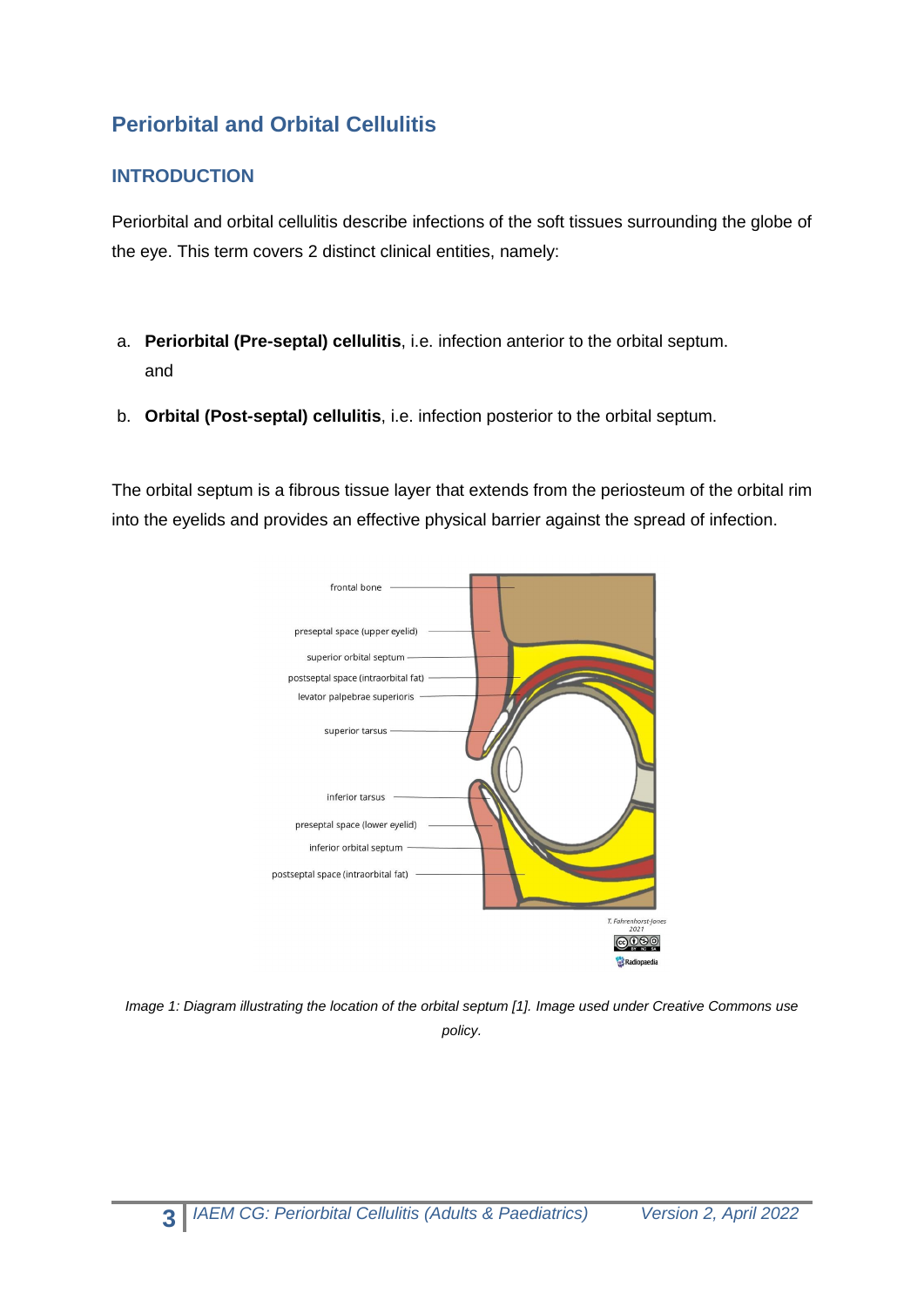**Periorbital (Pre-septal) cellulitis** is an infection confined to the anterior of the orbital septum. It can be caused by local spread from an existing eyelid or periocular infection eg. stye, chalazion, dacryocystitis etc., trauma or upper respiratory tract infection.

**Orbital (Post-septal) cellulitis** occurs when the infection breaches the orbital septum or occurs posterior to it. The majority of cases originate from local paranasal sinus infection, but can also rarely be caused by trauma, intra-orbital foreign body or haematogenous spread. This condition represents an emergency as it can lead to serious complications including loss of vision, cerebral sinus thrombosis and CNS infection.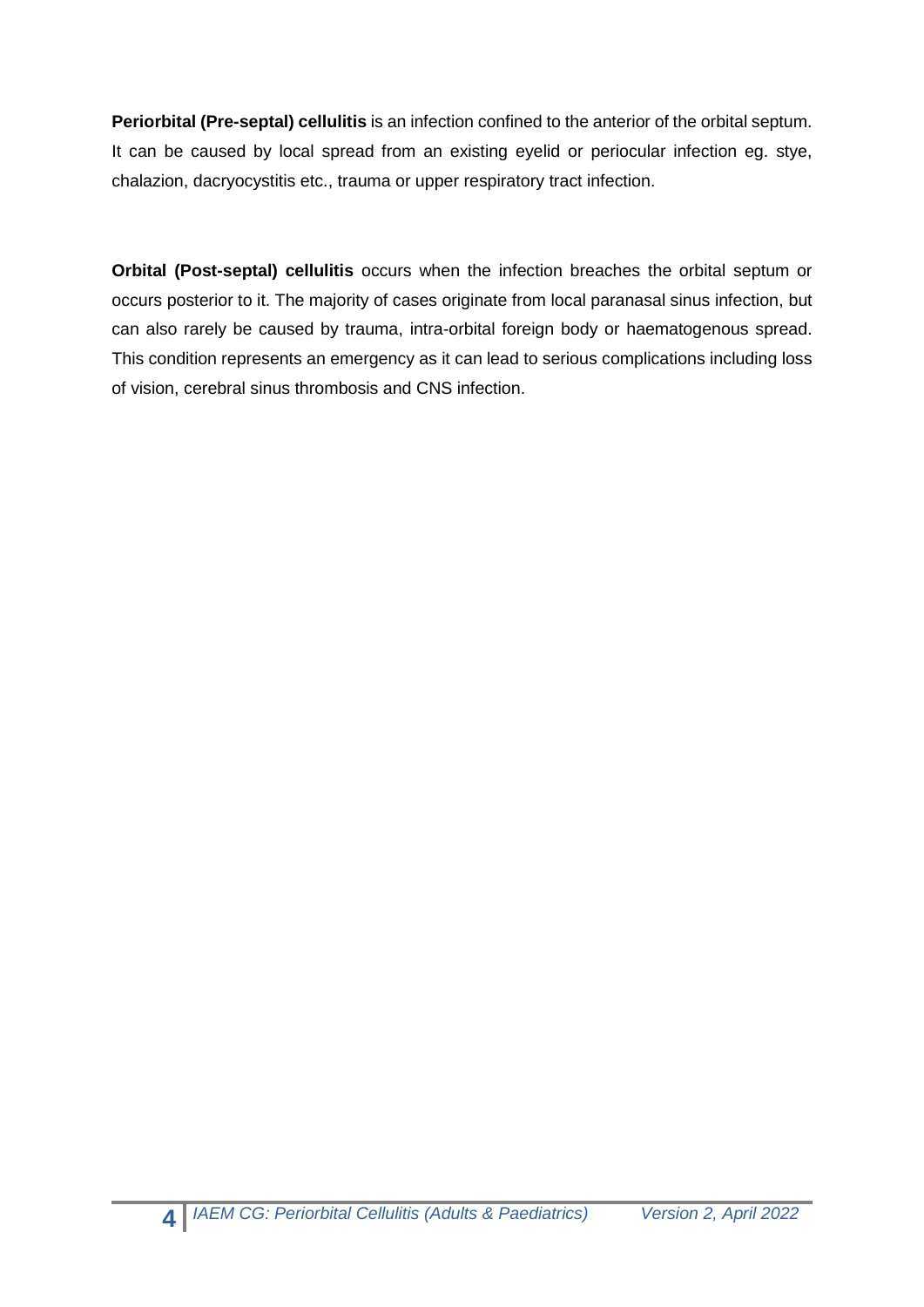#### **PARAMETERS**

Target audience: Clinical staff working in an ED /acute paediatric assessment facility involved in the assessment of children or adults presenting with suspected periorbital or orbital cellulitis

Patient population: Any patient presenting with features of suspected periorbital or orbital cellulitis. Infected eyelid lesions or dacyrocystitis are amongst the most common causes of pre-septal cellulitis and may need to be treated in the same way as mild pre-septal cellulitis.

Exclusion criteria: Patients presenting with other localised eye infections e.g. blepharitis/conjunctivitis.

#### **AIMS**

The aim of this document is to provide guidance to clinical staff involved in the first line assessment and management of adults and children presenting with features suggestive of periorbital or orbital cellulitis.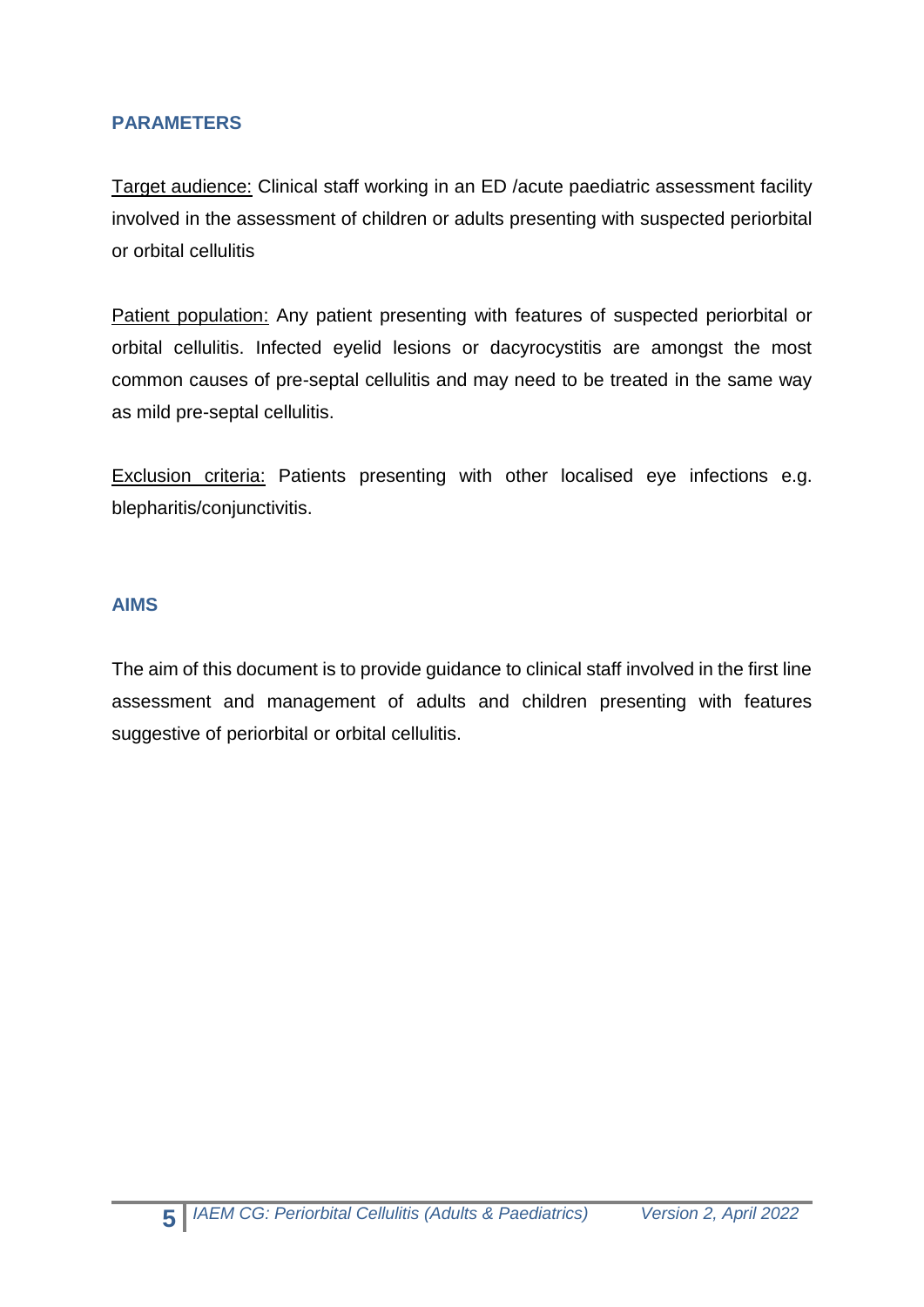#### **ASSESSMENT**



*Figure 1: Suggested assessment flow for patients presenting with suspected periorbital cellulitis*

If no evidence of sepsis/intracranial infection/red flags; assess for **features of mild peri-orbital (pre-septal) cellulitis**. All criteria must be met.

- Minimal swelling
- Able to fully examine eyes
- Sclera is white
- Normal eye movements
- Systemically well, afebrile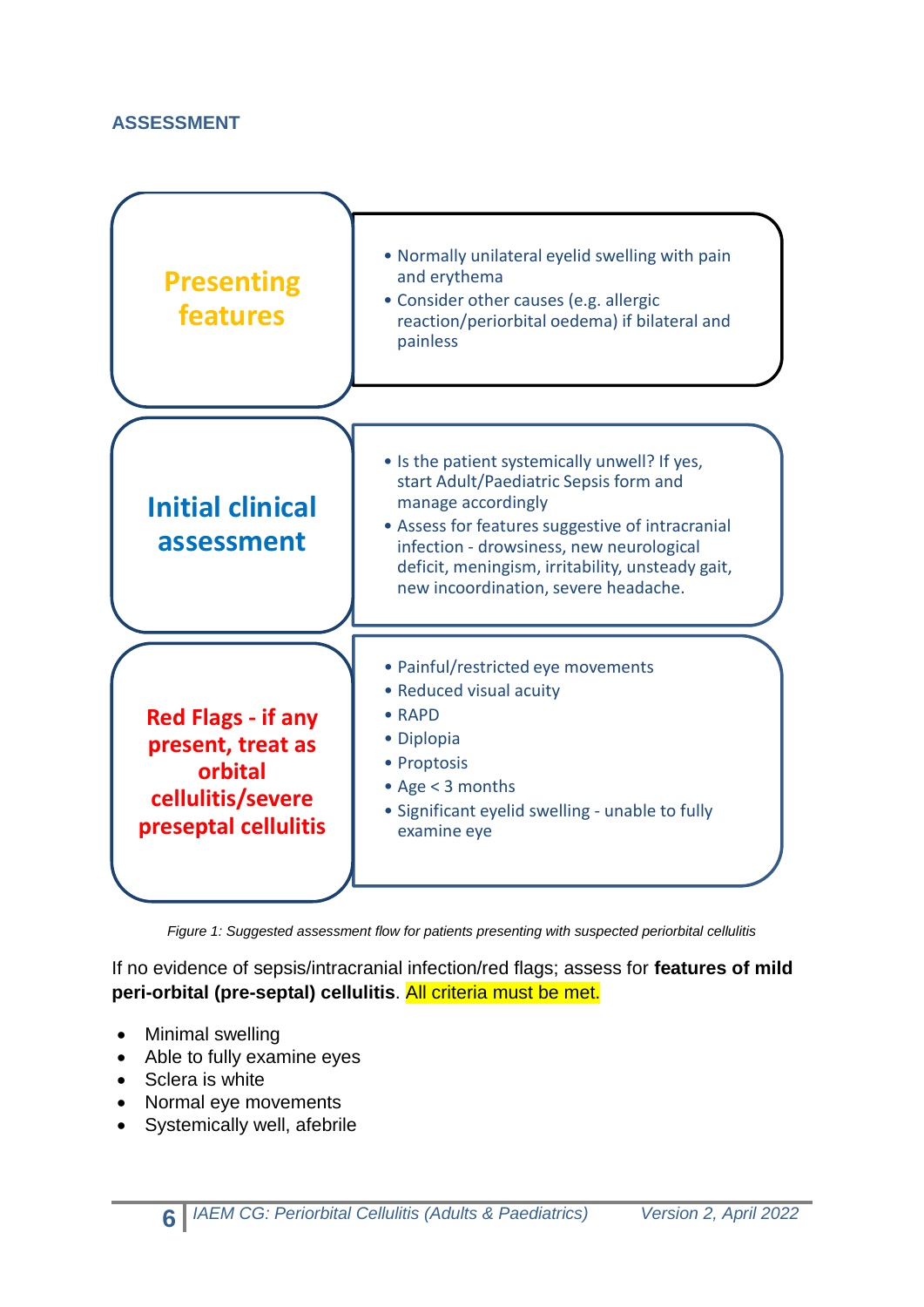#### **SAMPLE IMAGES OF PRESEPTAL AND ORBITAL CELLULITIS**

Please note that the images below are a representation of the features of pre-septal and orbital cellulitis. They should not be relied upon solely to reach a diagnosis and each patient should be comprehensively evaluated clinically and with radiological studies as indicated.



*Image 2: Periorbital (Pre-septal) cellulitis [2]. Permission for use kindly granted by DFTB Skin Deep*.



*Image 3: Orbital (post-septal) cellulitis [3]. Licence for use granted by the BMJ Publishing Group.*

#### **INVESTIGATIONS**

#### **Mild periorbital (pre-septal) cellulitis:** None required

#### **Patient with presence of 'red flags':**

- IV access- Blood cultures, FBC, Renal profile, CRP
- Nasal swab for culture and sensitivity (or sinus swab if endoscopy planned by ENT team)
- Neuroimaging (contrast enhanced CT of Orbits, Sinuses +/- Brain)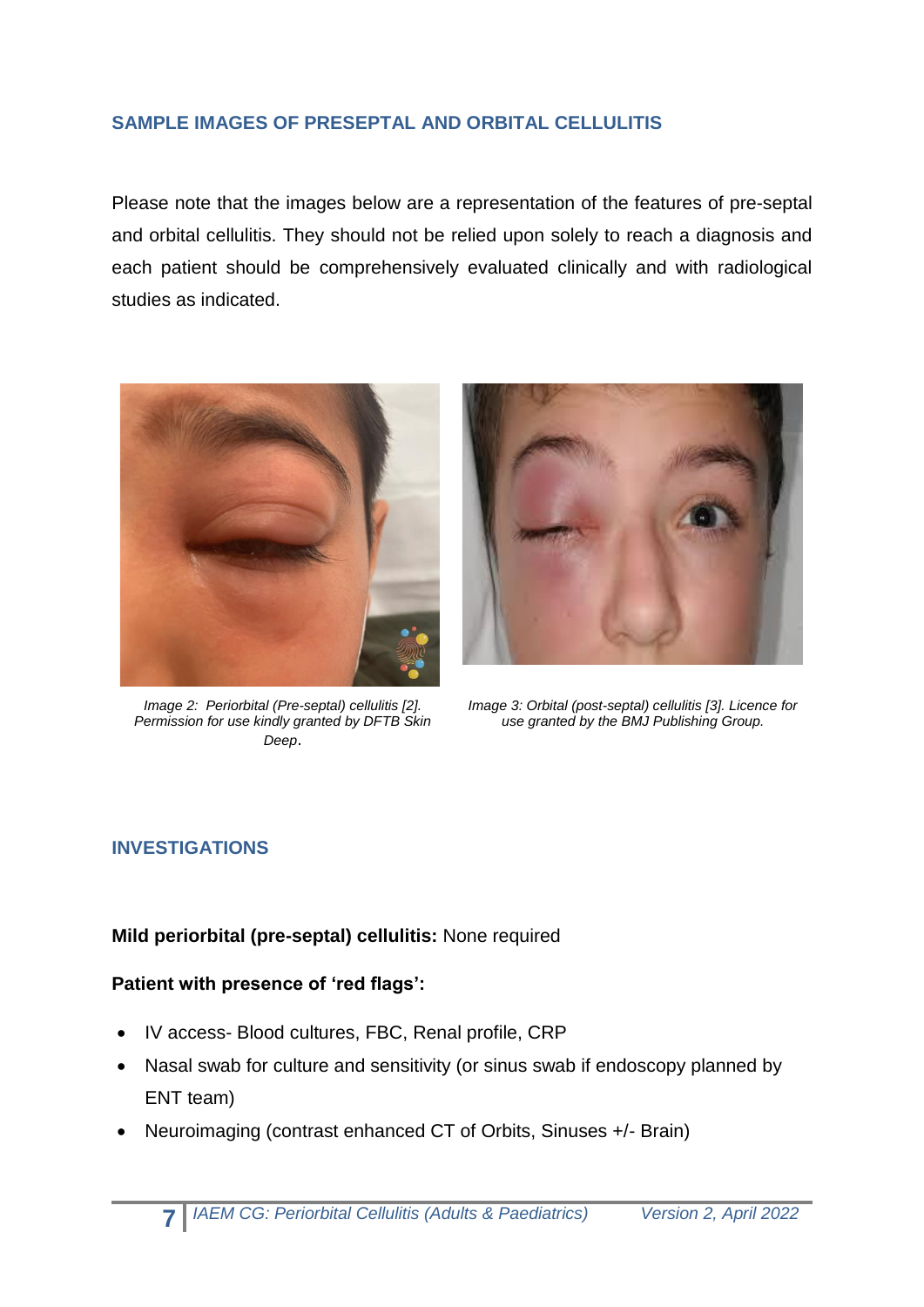#### **MANAGEMENT**

|                           | <b>Children (Per CHI guidelines):</b><br>https://www.olchc.ie/healthcare-<br>professionals/clinical-<br>guidelines/antimicrobial-<br>guidelines-2021.pdf | <b>Adults</b>  |  |
|---------------------------|----------------------------------------------------------------------------------------------------------------------------------------------------------|----------------|--|
| Mild periorbital (pre-    | PO Co-amoxiclav or PO Cefalexin                                                                                                                          | Refer to local |  |
| septal) cellulitis        | for $10-14$ days                                                                                                                                         | antimicrobial  |  |
|                           |                                                                                                                                                          | guidelines     |  |
|                           | Ensure adequate analgesia, safety netting (advise on                                                                                                     |                |  |
|                           | features of Red Flags in Figure 1 above)                                                                                                                 |                |  |
| Severe periorbital        | IV Cefotaxime OR IV Ceftriaxone                                                                                                                          | Refer to local |  |
| (pre-septal)              |                                                                                                                                                          | antimicrobial  |  |
| cellulitis                |                                                                                                                                                          | guidelines     |  |
| <b>Orbital cellulitis</b> | IV Cefotaxime OR IV Ceftriaxone                                                                                                                          | Refer to local |  |
| suspected or              | and IV Metronidazole                                                                                                                                     | antimicrobial  |  |
| confirmed on              |                                                                                                                                                          | guidelines     |  |
| imaging                   |                                                                                                                                                          |                |  |

*Table 1: Suggested antimicrobial management of periorbital infections*

#### **In patients requiring IV antibiotics, ensure:**

- a. Urgent Ophthalmology and ENT consult.
- b. Children: Admission under General Paediatrics / ENT (depending on local resources and arrangements)
- c. Adults: Admission under Ophthalmology / ENT (depending on local resources and arrangements)
- d. Commencement of intranasal decongestant (Xylometazoline dosing per BNF) if sinusitis is suspected as the source of infection
- e. 4 hourly eye (visual acuity, pupils and colour vision) and neuro-observation